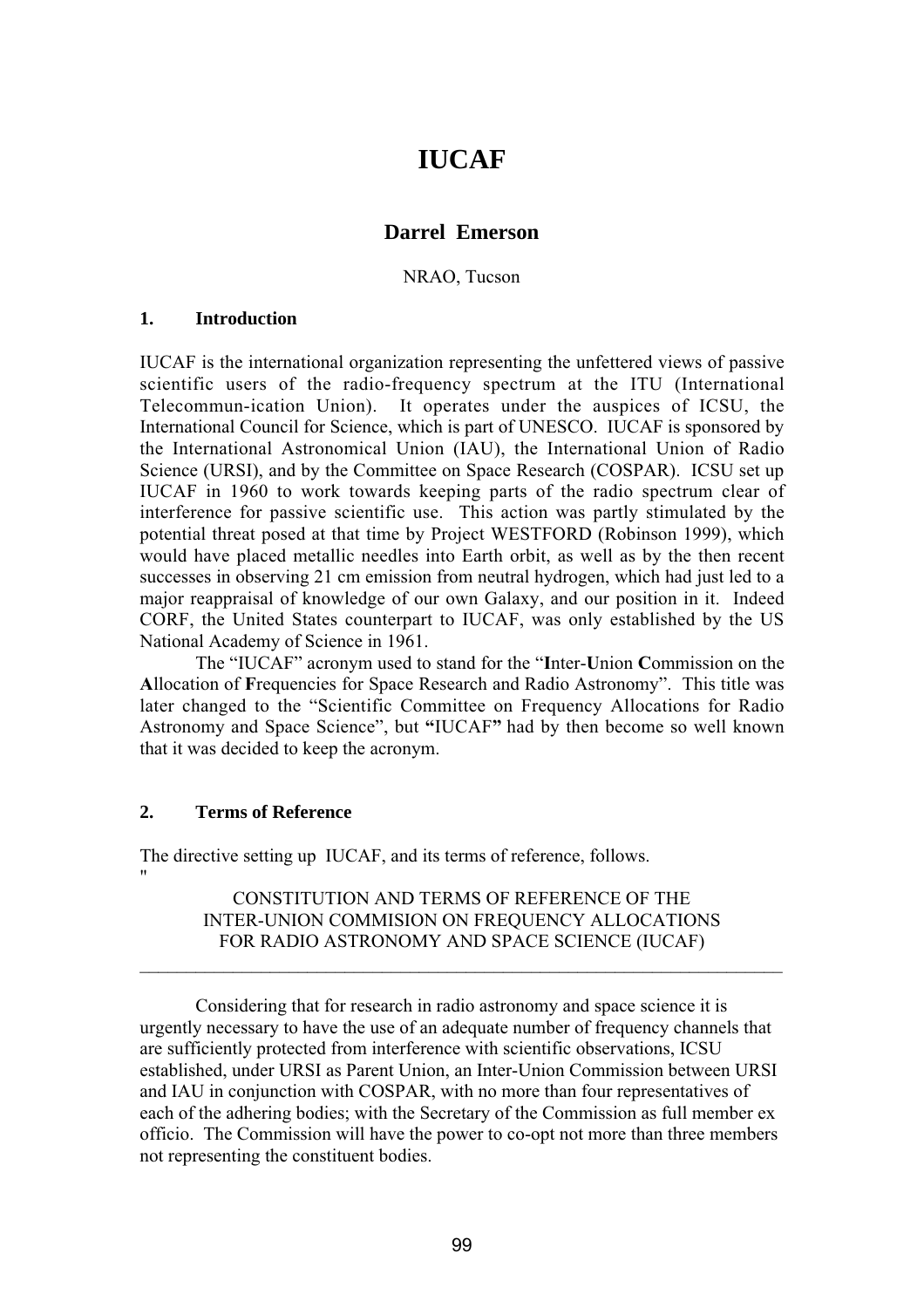The terms of reference are as follows:

- a) To study the requirements for frequency channels and radio frequency protection for passive radio science research in fields such as radio astronomy, space research and remote sensing
- b) To co-ordinate these requirements for the three constituent bodies which may set up special committees for the purpose;
- c) To formulate proposals for frequency allocations which are adequate to meet these requirements;
- d) To bring these proposals to the attention of the appropriate national frequency allocation authorities with the assistance of the national member bodies which may establish joint national committees for the purpose;
- e) To initiate necessary action to get these proposals placed on the agenda of the International Telecommunication Union (ITU);
- f) To initiate such other action as is deemed appropriate under the charter of ICSU to ensure favourable action on these proposals by the International Radio Consultative Committee (CCIR) and ITU;
- g) To note that any formal communication from the Commission to CCIR or ITU will be sent on behalf of the three bodies by the Secretary of the Inter-Union Commission on Frequency Allocations for Radio Astronomy and Space Science."

The current (April 2002) members of IUCAF are:-

| URSI          | W. A. Baan                | The Netherlands |
|---------------|---------------------------|-----------------|
|               | M. M. Davis               | USA             |
|               | W. van Driel              | France          |
|               | A. van Eyken              | Norway          |
|               | P. Poiares Baptista       | The Netherlands |
|               | K. Ruf                    | Germany         |
|               | A. Tzioumis               | Australia       |
| IAU           | S. Ananthkrishnan         | India           |
|               | R. J. Cohen               | United Kingdom  |
|               | D. T. Emerson (Chair) USA |                 |
|               | M. Ohishi                 | Japan           |
|               | K. F. Tapping             | Canada          |
| <b>COSPAR</b> | S. Gulkis                 | <b>USA</b>      |
|               | J. Romney                 | USA             |

Figure 1 shows the organizational block diagram relating IUCAF to the ITU. IUCAF members are elected by the different scientific unions to represent radio astronomy and other passive science services at World Radio Conferences (WRCs) and at meetings of relevant ITU-R study groups, working parties and task groups. Initially IUCAF's main forum at the ITU was the Working Party 7D, the specialist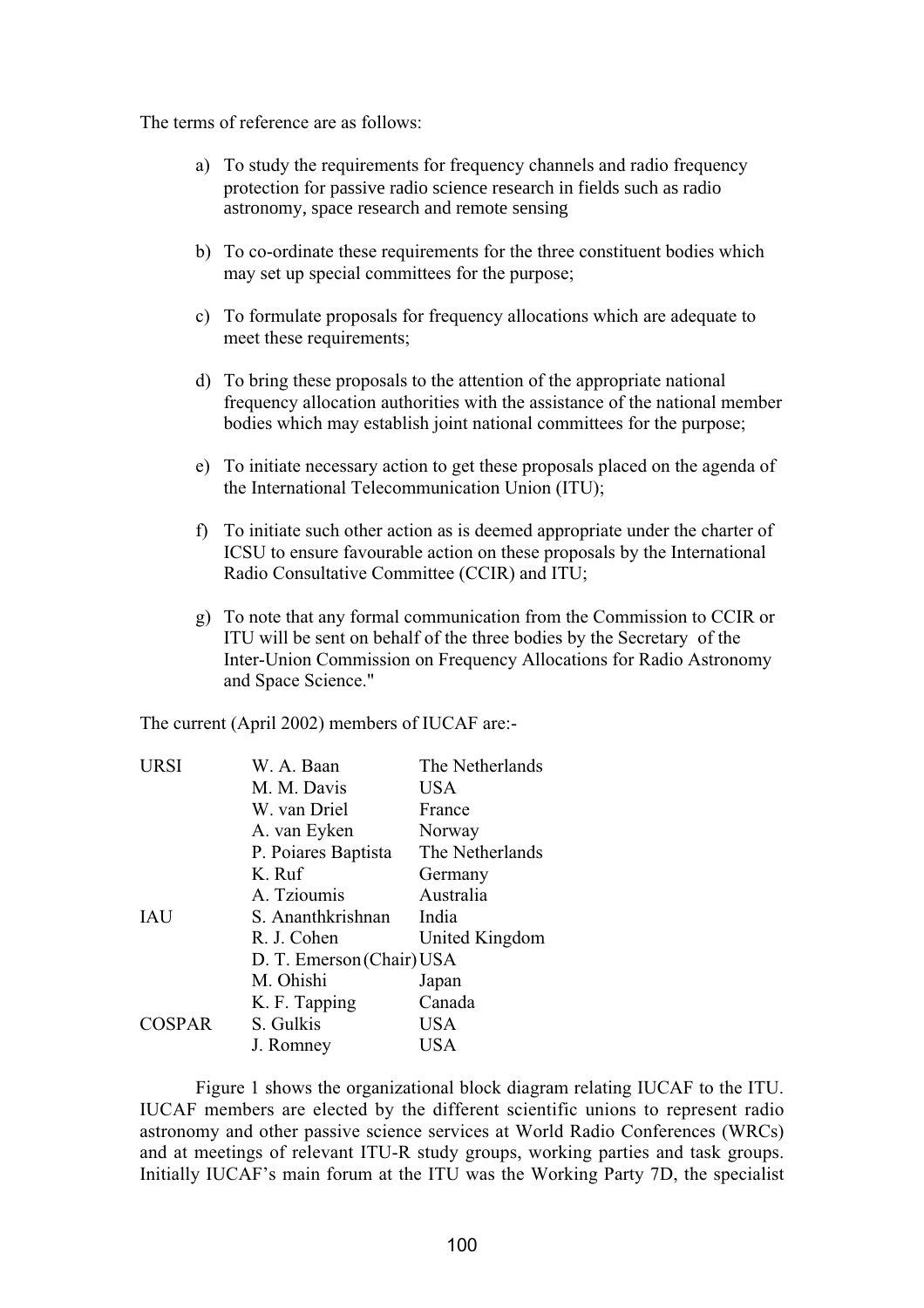

#### where (in alphabetical order):

| <b>CORF</b>   | Committee on Radio Frequencies                    |  |
|---------------|---------------------------------------------------|--|
| <b>COSPAR</b> | Committee on Space Research                       |  |
| <b>CRAF</b>   | Committee on Radio Astronomical Frequencies       |  |
| <b>JAU</b>    | International Astronomical Union                  |  |
| <b>ICSU</b>   | International Council of Scientific Unions        |  |
| <b>ITU</b>    | International Telecommunication Union             |  |
| <b>IUCAF</b>  | Inter-Union Commission for the Allocation of      |  |
|               | Frequencies for Radio Astronomy and Space Science |  |
| <b>RA</b>     | Radiocommunication Assembly                       |  |
| SG 7          | Radiocommunication Study Group7                   |  |
| <b>URSI</b>   | International Union of Radio Science              |  |
| <b>WRC</b>    | World Radiocommunication Conference               |  |

Fig. 1 : The organizational block diagram relating IUCAF to its parent bodies within ICSU, and its interaction with the subcommittees of the ITU, is based on that in the ITU-R Handbook on Radio Astronomy (1995).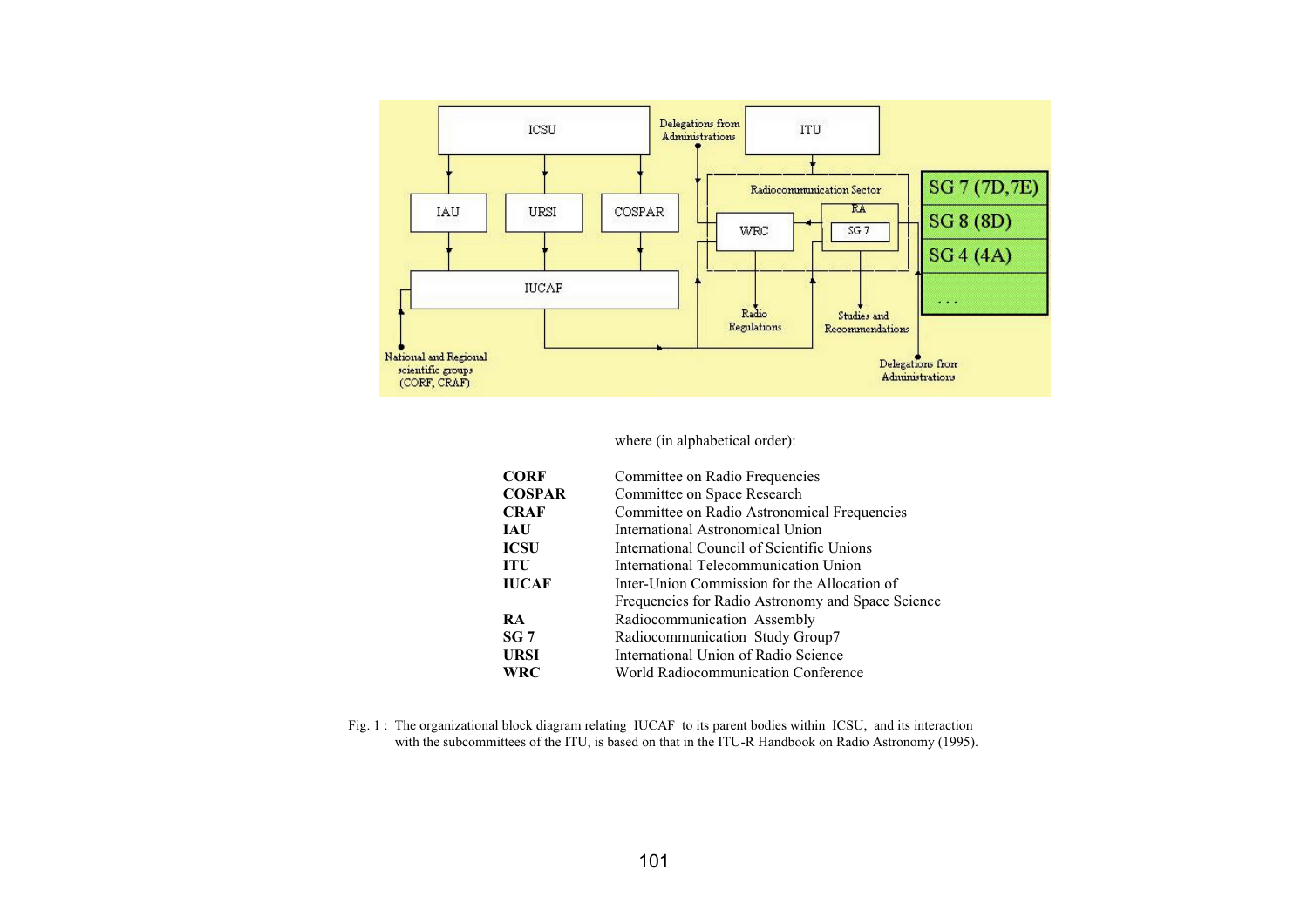group concerned just with Radio Astronomy. These Working Party meetings at the ITU are open to other delegates, and at some recent WP7D meetings in Geneva the true radio astronomers have found themselves outnumbered by other delegates representing, for example, the satellite industries. In response to this, IUCAF now aims to have its own representative within other ITU Working Parties such as WP8D and WP4A, that may be concerned primarily with satellite emission, but which of course may have a serious impact on radio astronomy. We have had some success in modifying the wording in documents coming from these groups, but clearly this has put a strain on IUCAF's limited resources.

While much of the focused activity of IUCAF occurs at the ITU, particularly during meetings of Working Party 7D (Radio Astronomy), its members keep in close touch these days via the internet. But the world-wide distribution of members, and the diversity of their scientific interests, also results in small meetings being held whenever several members find themselves together for any reason, as occurs from time to time at the IAU, URSI, or one of the national astronomical societies. Moreover, while in Geneva, many members meet after ITU sessions at the *Lord Jim*.

#### **3. Past Successes**

IUCAF has been lucky to have had a sequence of effective chairmen since its inception. These were J-F. Denisse (1960 - 1964), F. G. Smith (1964 - 1975), J. P. Hagen (1975 - 1981), J. W. Findlay (1981 - 1987), B. J. Robinson (1987 - 1995), W. A. Baan (1995 - 1999), and K. Ruf (1999 - 2001). These chairmen have led it to some notable successes. Thus India was induced to propose at WARC 1979 that the 322-326.8 MHz band be allocated to radio astronomy, to enable the detection of deuterium, an allocation supported by NATO countries. But this was still very much the "cold-war" period, when the Soviet Union had an extensive radar network around the Middle East at 327 MHz, which it had used in 1960 to track the Gary Powers U2 spy plane over its territory. Thus the acquisition of the radio astronomy allocation at 327 MHz effectively shut down a Soviet radar network.

The Russian counterpart to the US GPS satellite system is GLONASS, which has an ITU allocation to operate in the 1602-1615.6 MHz band. Jim Cohen discusses this system in detail elsewhere in this volume. IUCAF's concern began in 1983, when GLONASS started to produce strong interference in the 1610.6-1613.8 MHz radio astronomy band containing the important emission line of the OH radical at 1612.23 MHz, which provides the type-defining signature of the OH/IR class of stars. In 1983 radio astronomy had exactly equal status with the navigational services in its band, so astronomers had no official grounds to complain. However IUCAF did contact the Russian administration to see what could be done to ameliorate the situation. As a consequence, eventually during WARC-92, an Australian proposal to enhance the status of radio astronomy at 1612 MHz was approved. With that vote, radio astronomy gained full primary status in the band. IUCAF subsequently reached a memorandum of understanding with the Russians that was signed in 1993, and continues to discuss the issue with them, as the Russians are expected to launch a more heavily-filtered version of their satellite when stocks of the initial model are depleted.

Brian Robinson (1999) summarizes the IUCAF scenario: